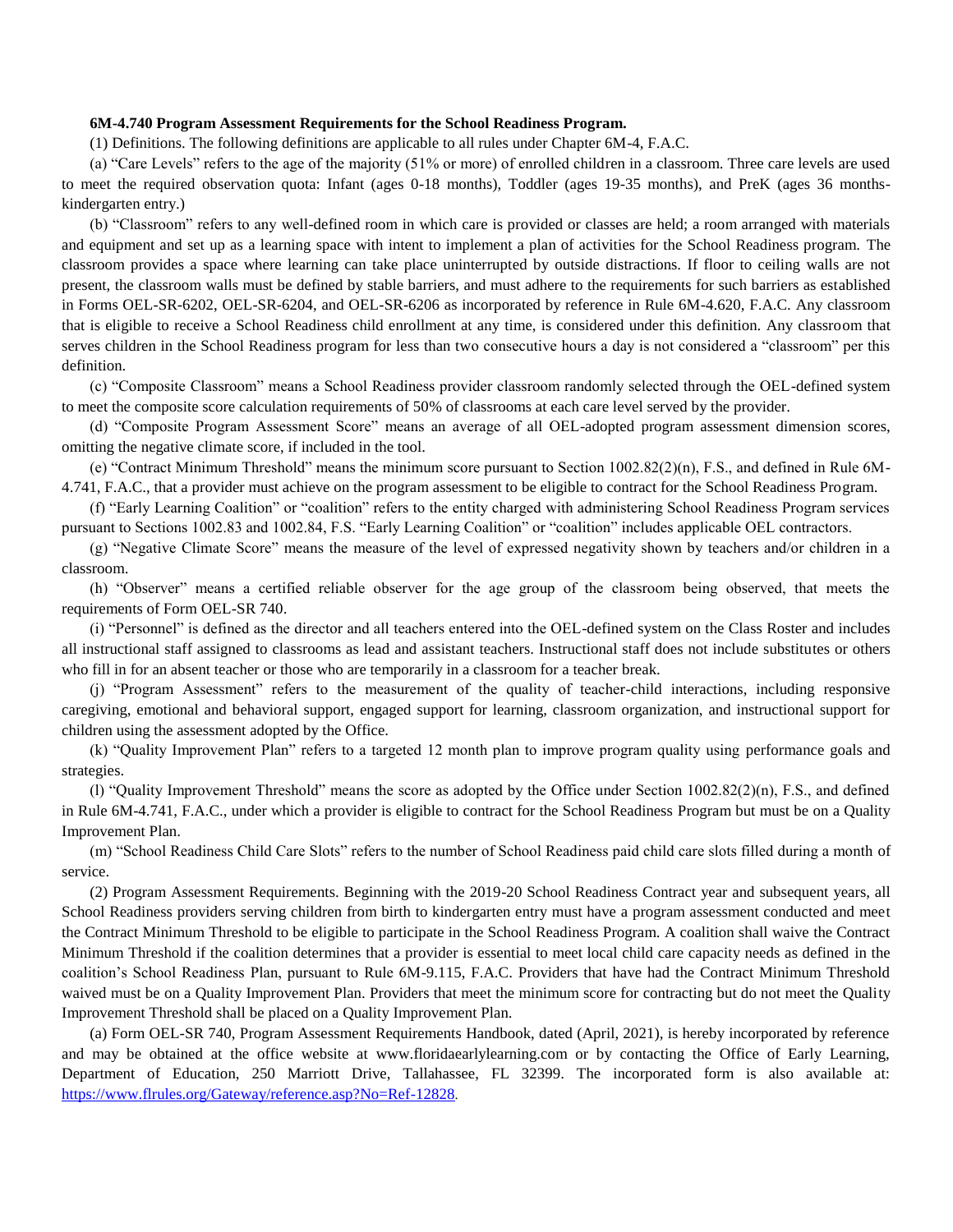(b) Providers must electronically report in the OEL-defined system a director, the number of classrooms as well as teachers and care levels assigned to those classrooms as outlined in Form OEL-SR 740, Program Assessment Requirements Handbook. Nonexempt providers or exempt providers that have opted in to participate in program assessment requirements, pursuant to subsection (3) of this rule, must submit an updated monthly roster in the OEL-defined system.

(c) Providers must give consent in the OEL-defined system to coalition staff or a third-party contractor to administer a program assessment for each selected classroom.

(d) Providers that fail to comply with paragraphs (2)(b) and (c) of this rule will not have a program assessment conducted and will not be eligible for a contract to provide School Readiness services.

(e) Program assessments will be provided by the coalition annually.

1. Providers that have been determined ineligible to contract based on program assessment scores may request a second assessment that follow the guidelines in Form OEL-SR 740 and paragraphs 3. and 4. of this rule and is conducted at the provider's expense by an observer. The new Composite Program Assessment Score must meet the Contract Minimum Threshold for the provider to be eligible for a School Readiness contract.

2. Providers currently on a Quality Improvement Plan who wish to have a program assessment to conclude their QIP early may request a second assessment that follows the guidelines in Form OEL-SR 740 and paragraphs 3. and 4. of this rule. The assessment is conducted at the provider's expense by an observer to satisfy the requirements of the Quality Improvement Plan prior to the end of the 12 month Quality Improvement Plan.

3. A single classroom will be reassessed and its score will replace the previous score to calculate a new composite score if the teacher previously assessed is still actively teaching in the classroom being reassessed. If the previously assessed teacher is not active in the classroom and the newly assigned teacher is hired after the previous assessment was completed, the single classroom will be reassessed and its score will replace the previous score to calculate a new composite score. If the previously assessed teacher is not active in the classroom and the newly assigned teacher was moved from a different classroom, every classroom will be reassessed for the new scores to replace the previous assessment scores.

4. If at the time of the provider's request for a second program assessment, there are less than 50% of the original classrooms in the program assessment baseline or teachers remaining active, new observations shall be made on the randomly selected rooms identified by the OEL-defined system. If the provider adds any new classrooms when its registration is reset, all classrooms selected by the OEL-defined system (50% by care level) must be observed for the second assessment.

(f) Coalitions shall notify providers of their program assessment score within 14 calendar days after the composite program assessment score is generated. Individual classroom scores and notes shall be provided to providers within 10 calendar days upon written request by provider.

(g) Providers currently on a Quality Improvement Plan will have a program assessment completed within 60 calendar days prior to the end of the 12 month Quality Improvement Plan term.

(h) For providers not on a Quality Improvement Plan who score above the Contract Minimum Threshold but below the Quality Improvement Threshold, the coalition shall place the provider on a Quality Improvement Plan within ten calendar days after the provider is notified of the composite program assessment score.

(i) Except as noted herein, for contracted School Readiness providers that score below the Contract Minimum Threshold, the coalition shall terminate the current contract and may revoke the provider's eligibility for up to five years. Written notice of termination will be sent to the provider from the coalition at least thirty (30) calendar days before the termination date. Written notification must include a reason and identify the contract revocation period. For the 2020-21 School Readiness contract year only, an exception shall be made for providers that score a 3.00-3.49 and do not receive a contract minimum score of 3.5 on a voluntary second assessment, shall receive a School Readiness Contract if they agree to participate in a Quality Improvement Plan as prescribed in subsection (6) of this rule. The Quality Improvement Plan strategies the provider must participate in are CLASS Group Coaching Training and Certified Coaching Visits, as defined in Exhibit 3 of The State of Florida Statewide School Readiness Provider Contract, Form OEL-SR 20, incorporated by reference in Rule 6M-4.610, F.A.C. If the selected teacher has previously participated in CLASS Group Coaching Training, the coalition shall select a different strategy from Exhibit 3 of the School Readiness contract.

(j) For the 2021-22 contract year only, a provider's eligibility to contract may be based on the score received from a program assessment conducted in fiscal years 2018-19, 2019-20 or 2020-21. At the time of contracting, the coalition shall use the most recent program assessment score.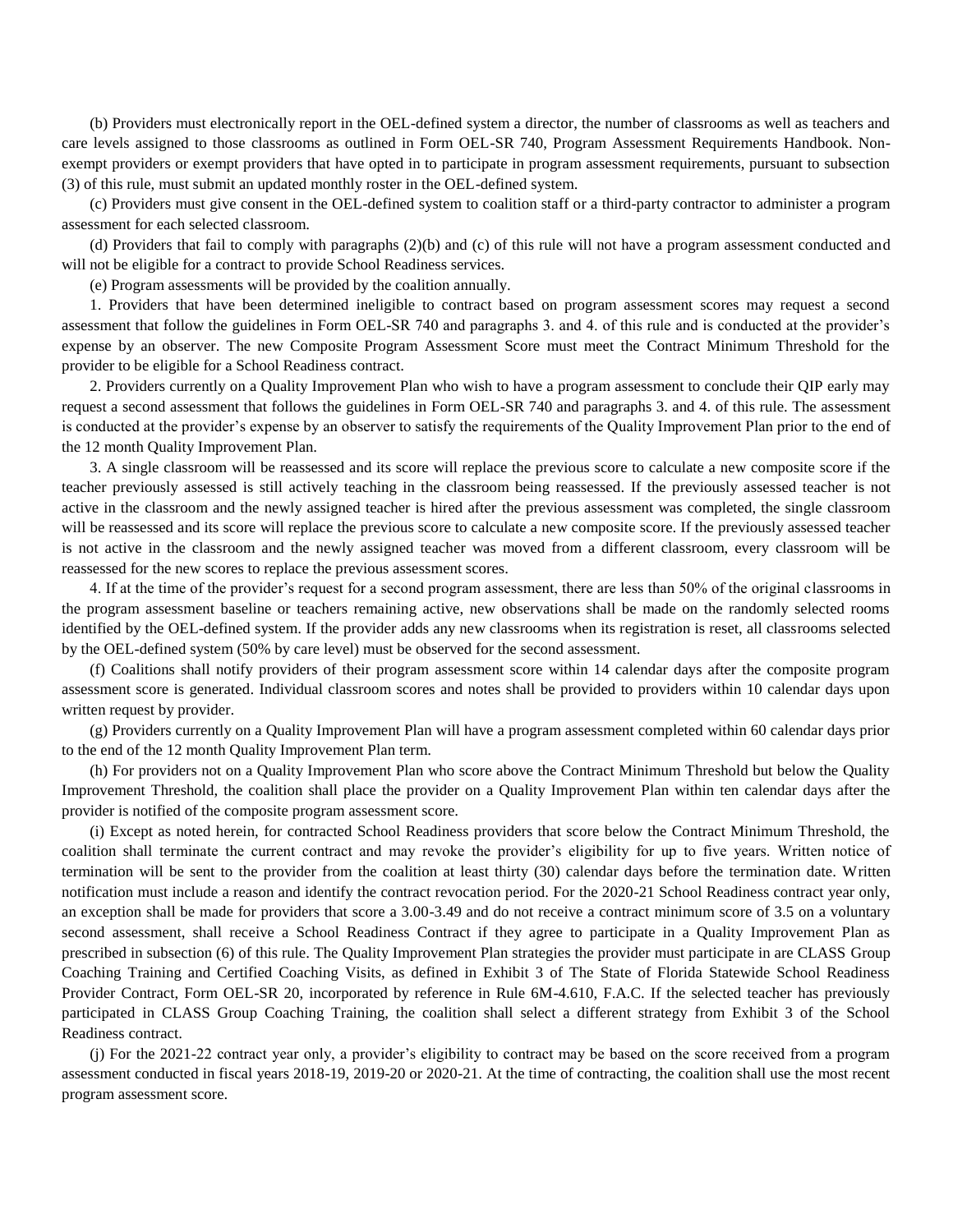(3) Exemptions.

(a) Providers meeting one of the following shall be exempt from the annual program assessment requirement:

1. A provider that has not received one Class I or more than three of the same Class II School Readiness health and safety violations as cited by the Department of Children and Families or local licensing agency, as applicable, in the two year period prior to contract execution and is a:

a. Child care center with 20 percent or less of all filled School Readiness child care slots out of the maximum capacity as defined in Forms OEL-SR-6202, OEL-SR-6204, and OEL-SR-6206 as incorporated by reference in Rule 6M-4.620, F.A.C.

b. Family child care homes with two or fewer of filled School Readiness child care slots out of maximum capacity as defined in Forms OEL-SR-6202, OEL-SR-6204, and OEL-SR-6206 as incorporated by reference in Rule 6M-4.620, F.A.C.

2. Providers that offer only overnight School Readiness services.

(b) When a provider's violations cited by the Department of Children and Families or local licensing agency, as applicable, or filled School Readiness child care slots meet or exceed the exemption threshold in paragraph (3)(a) of this rule, during the operating hours from 7:00 a.m. to 6:00 p.m., per its provider type, the provider shall no longer be exempt under this section. A coalition shall monitor violations cited by the Department of Children and Families or local licensing agency, as applicable, and filled School Readiness child care slots monthly and notify to provider within 21 calendar days if the provider's filled slots meet or exceed the exemption threshold in paragraph (3)(a) of this rule or if the provider is cited for disqualifying licensing violations. A provider must receive a program assessment pursuant to subsection (2) of this rule within 30 calendar days of notification to continue contracting for School Readiness services.

(c) Exempt providers may opt to participate in program assessment requirements by submitting a request in writing to the coalition prior to contracting for the School Readiness Program. The coalition shall coordinate a program assessment within 60 calendar days of receipt of the notice. The request to participate in program assessment shall constitute a waiver of the exemption and subjects the provider to all of the requirements of this rule.

(d) If a school-age only provider changes the current care levels served to include any children ages birth-kindergarten entry, and does not require a new contract to be executed, they are exempt from the program assessment requirement until they cross the enrollment threshold of paragraph (3)(a) of this rule. Once this threshold is met or exceeded, the program assessment must be conducted in accordance with paragraph (3)(b) of this rule.

(4) Frequency.

(a) All participating School Readiness Program providers shall receive an annual program assessment prior to executing a School Readiness Contract.

(b) In the event of a change where the provider is considered a new provider and must execute a new School Readiness Contract per subsection 6M-4.610(4), F.A.C., the provider may request, prior to executing a new contract, to retain the most recent program assessment score without having to conduct a new assessment if the provider can provide documentation to the coalition that it has retained 80% of personnel listed in the OEL-defined system, and there is no change in capacity or classrooms from when the previous assessment was conducted for the remainder of the contract period. Examples of acceptable documentation include current payroll time sheets and evidence in CARES of monitored personnel during the pre-contractual health and safety inspection, classroom rosters, or attendance documentation. The coalition shall determine if the provider meets the requirements of this paragraph, if requested.

(c) Providers that achieve a program assessment result as identified in subsection 6M-4.741(3), F.A.C., shall have a program assessment conducted biennially. The provider shall not receive one Class I or more than three of the same Class II School Readiness health and safety violations as cited by the Department of Children and Families or local licensing agency, as applicable, during the biennial period and must retain 80% of personnel listed in the OEL-defined system for the remainder of contract term to continue to have assessments conducted biennially.

(d) Providers that have had multiple program assessments conducted shall use the most recent program assessment data for contracting purposes.

(e) Program assessments conducted during participation in other quality initiatives that meet requirements as defined in Form OEL-SR 740, Program Assessment Requirements Handbook, may be used for meeting Contract Minimum Threshold requirements provided it was conducted for the purpose of overall teacher/child interaction, is the most recent program assessment score available, was conducted within the fiscal year applicable for contracting and reduces duplication of effort.

(5) Program Assessment Composite Score Calculation.